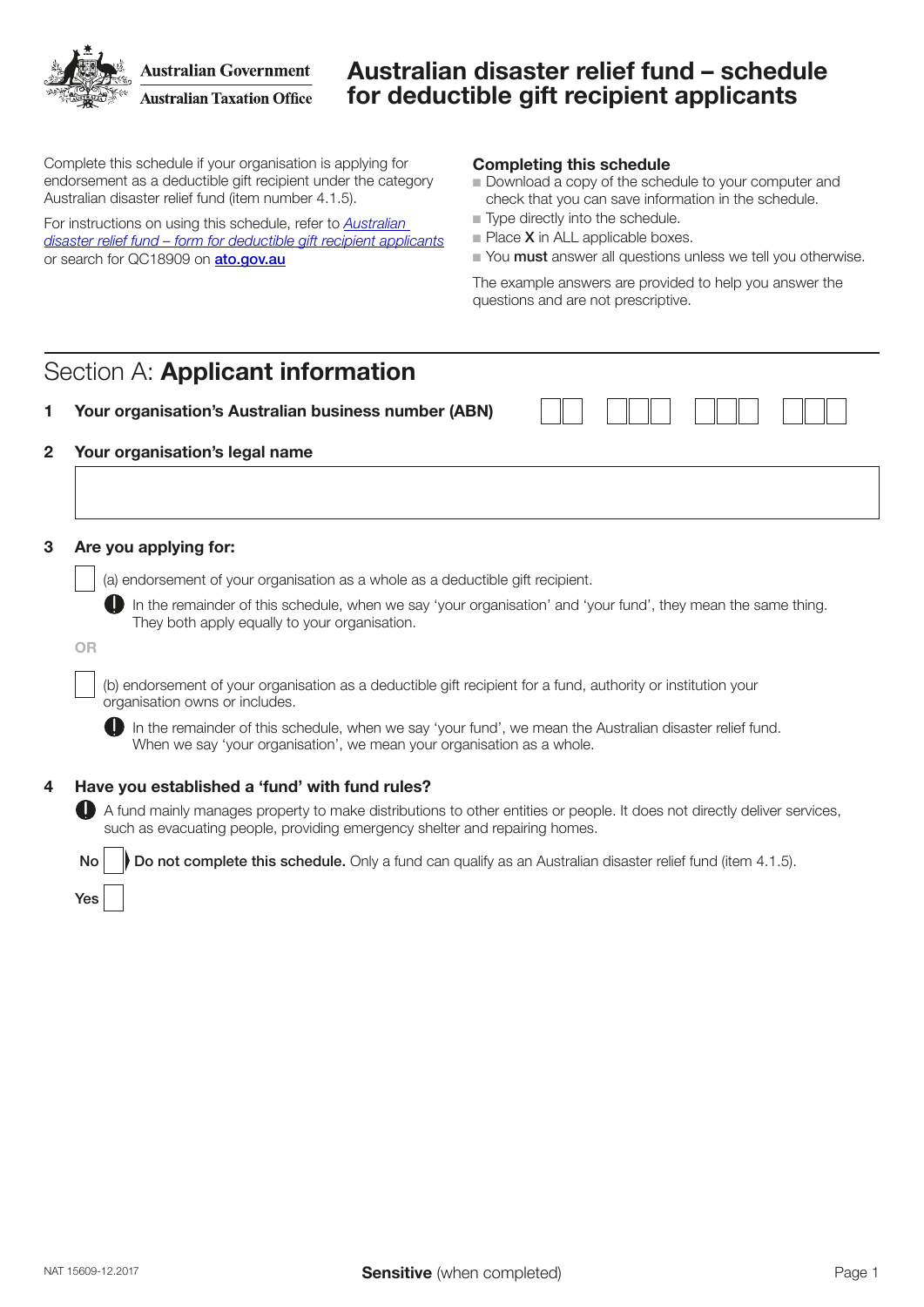### 5 Provide your fund's objects as they appear in its constituent or governing document

#### Example answer

*The trust deed for the C-Town Appeal Fund sets out its purpose at clause 4:*

*'The purpose of the Fund is to make grants of money:*

*(a)* to organisations which will use them to relieve people in C-Town and district who are in distress because of the disaster *(b) to persons in C-Town and district to relieve them of the distress they are suffering because of the disaster.'*

 Objects might be called 'purposes', 'objectives', 'trusts' or 'aims' in your organisation's constituent or governing document. Do not include powers, such as the power to operate a bank account, hire employees or sell land, even if they are described as objects in your organisation's constituent or governing document.

#### 6 Does your organisation have an internet site?

| No <sub>1</sub> |                                              |
|-----------------|----------------------------------------------|
|                 | <b>Yes</b> $\ \n\ $ Provide your web address |
|                 |                                              |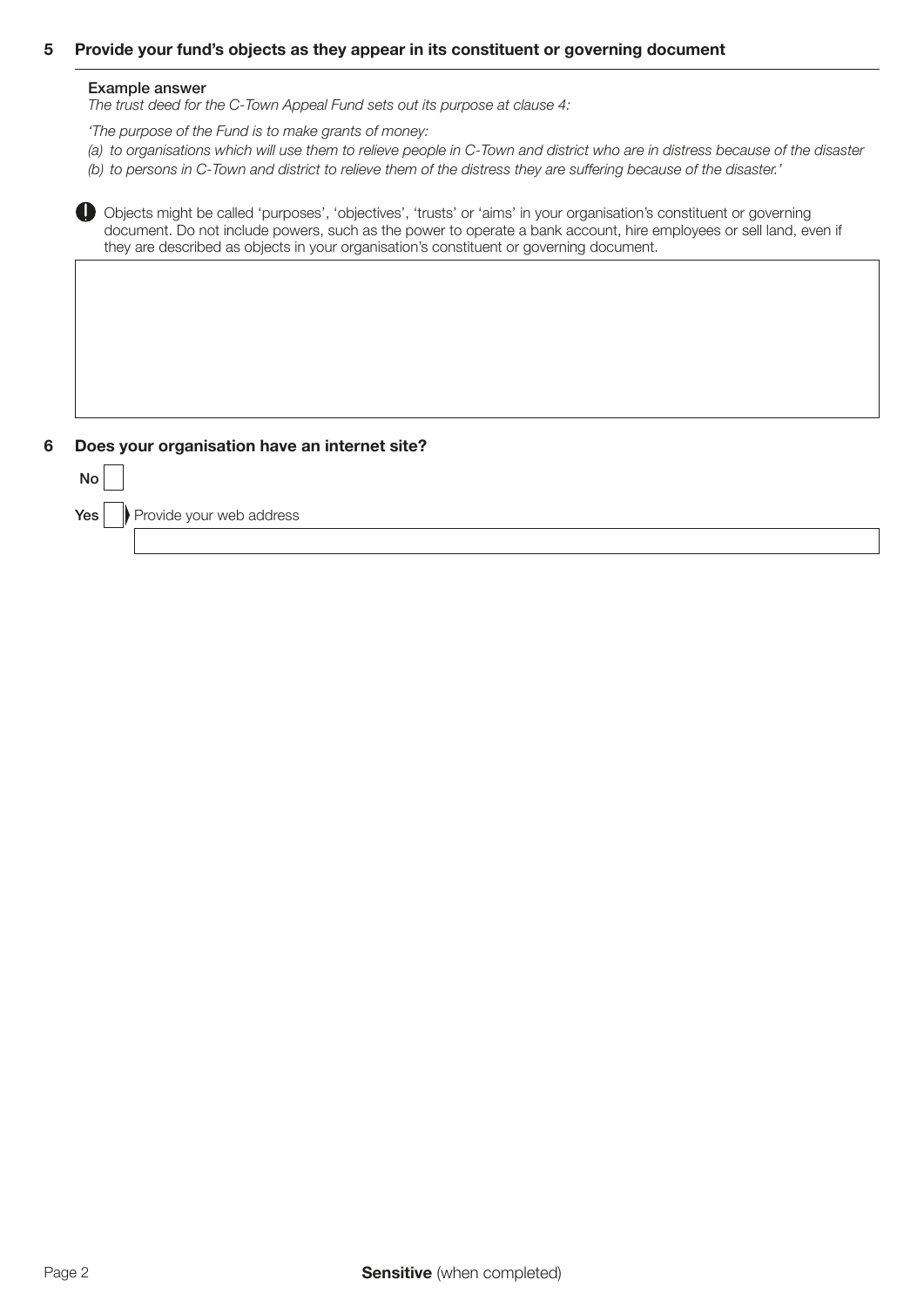## Section B: Disaster

The Australian Taxation Office (ATO) maintains a list of disasters for the purposes of item 4.1.5.

You can view the *[List of disasters](https://www.ato.gov.au/Non-profit/Gifts-and-fundraising/In-detail/Disasters/List-of-disasters/)* on our website at **[ato.gov.au/nonprofit](http://www.ato.gov.au/Non-profit/)** – search for 'QC77121'.

The disaster must meet several conditions:

- $\blacksquare$  It must be declared to be a disaster, or it gives rise to a declaration of a state of emergency.
- The declaration must be made by a Treasury minister, or made by or with the approval of, a minister of a state or territory under its law.
- $\blacksquare$  The disaster must be one that developed rapidly.
- $\blacksquare$  The results of the disaster must be one or both of the following
	- death, serious injury or other physical suffering of a large number of people
	- widespread damage to property or the natural environment.

Examples of disasters include earthquakes, cyclones, storms (including hailstorms), fires, floods, terrorist acts, large scale transport accidents or chemical accidents, epidemics, large scale crop and animal diseases. Examples that are not considered disasters include land salinity, drought, global warming, soil erosion, political action, strike and civil unrest.

### 7 Is the disaster listed on the ATO website as an Australian disaster?

| Provide the state or territory where the disaster occurred:                                                                       |
|-----------------------------------------------------------------------------------------------------------------------------------|
|                                                                                                                                   |
| Provide the shire, region, town or similar area where the disaster occurred:                                                      |
|                                                                                                                                   |
| Provide the name and title of the minister who made the disaster declaration:                                                     |
|                                                                                                                                   |
| Month<br>Day<br>Year<br>Provide the date the declaration was made:                                                                |
| Provide a description of the disaster and other details that will help in working out if the<br>conditions set out above are met: |
|                                                                                                                                   |
|                                                                                                                                   |
|                                                                                                                                   |
|                                                                                                                                   |
|                                                                                                                                   |
|                                                                                                                                   |
|                                                                                                                                   |
| Provide the name of the disaster as it appears on the ATO website:                                                                |

### 8 Provide the words used in your fund's constituent or governing document to identify the disaster

#### Example answer

*The trust deed for the C-Town Appeal Fund defines the disaster in clause 3, which is the definition clause: 'In this deed … 'disaster' means the forest fire that caused damage to C-Town on and about 12 December 2010.'*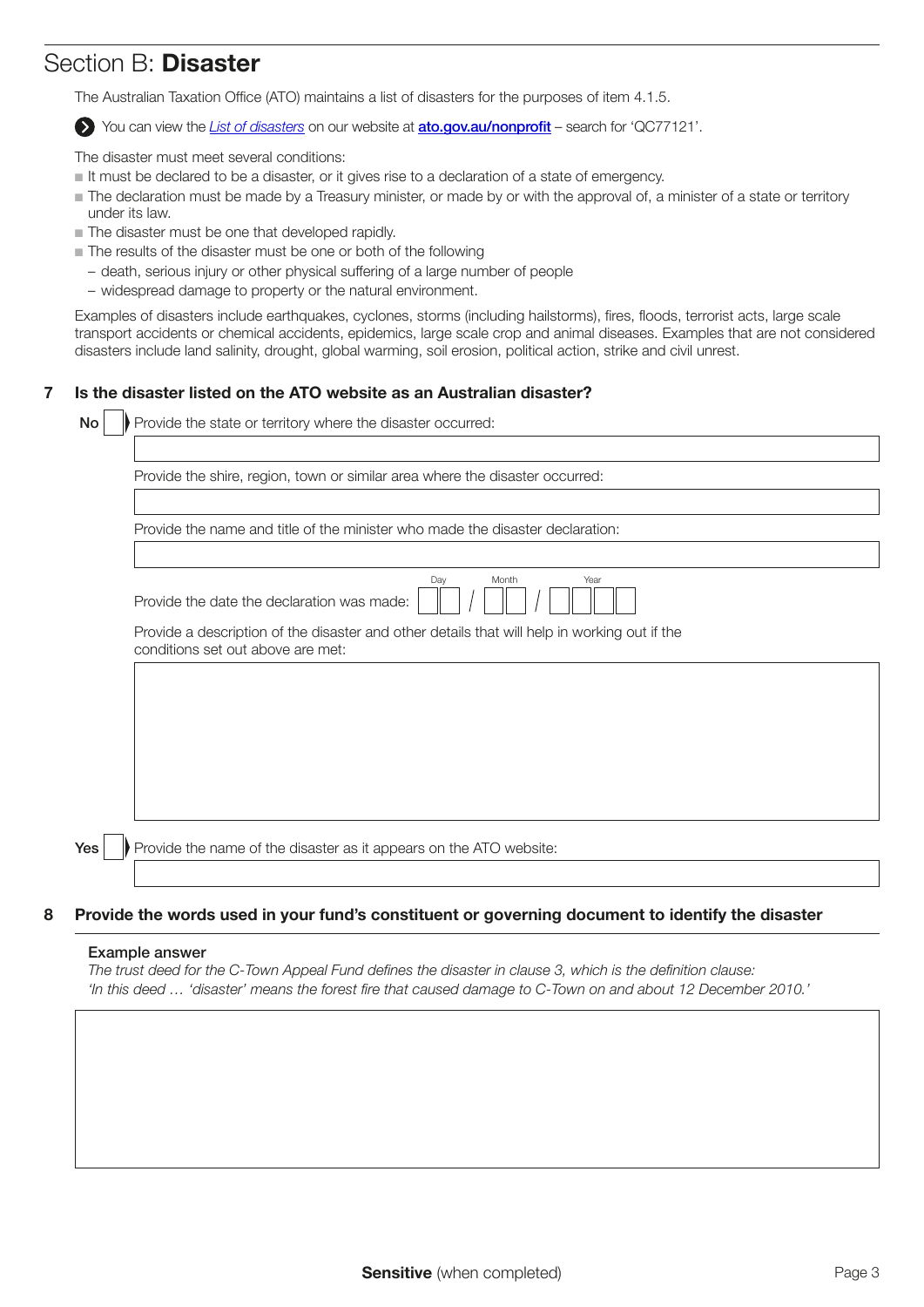# Section C: Relief

## 9 Explain how your fund will ensure that the money it provides will only be for the relief of people in Australia in distress as a result of the disaster, including relief by way of assistance to re-establish a community.

#### Example answer

*Any person or organisation which applies to C-Town Appeal Fund for money must complete an application form.*  The applicant must describe how it will use the money, how the need for the money comes from the forest fire that damaged C-Town and what other sources of assistance they have. We check the application and get further information if needed. For larger grants, the applicant is required to report to us on how the money was in fact used.

## Section D: Charity or Australian government agency

An Australian disaster relief fund must be one of the following:

- $\blacksquare$  an Australian government agency
- $\blacksquare$  a registered charity
- $\blacksquare$  operated by an Australian government agency or a registered charity.

Australian government agency means:

 $n$  the Commonwealth, a state or a territory

 $\blacksquare$  an authority of the Commonwealth, a state or territory.

Registered charity means an entity that is registered with Australian Charities and Not-for-profits Commission (ACNC) as a charity.

### 10 Is your organisation an Australian government agency?

| $\mathsf{No}$ |                        |  |
|---------------|------------------------|--|
|               | Yes   Go to Section E. |  |

# 11 Which of the following best describes your organisation?

|  | Your organisation is a registered charity. |  |  |
|--|--------------------------------------------|--|--|

Your organisation is currently applying for registration as a charity with the ACNC.

Your organisation would be entitled to registration with the ACNC as a charity but has not applied to the ACNC. Your organisation must be registered by the ACNC as a charity to qualify as an Australian disaster relief fund (item number 4.1.5). To apply for registration as a charity with the ACNC, refer to **[acnc.gov.au](http://www.acnc.gov.au)** 

Other – **do not complete this schedule.** Your organisation does not quality as an Australian disaster relief fund (item number 4.1.5).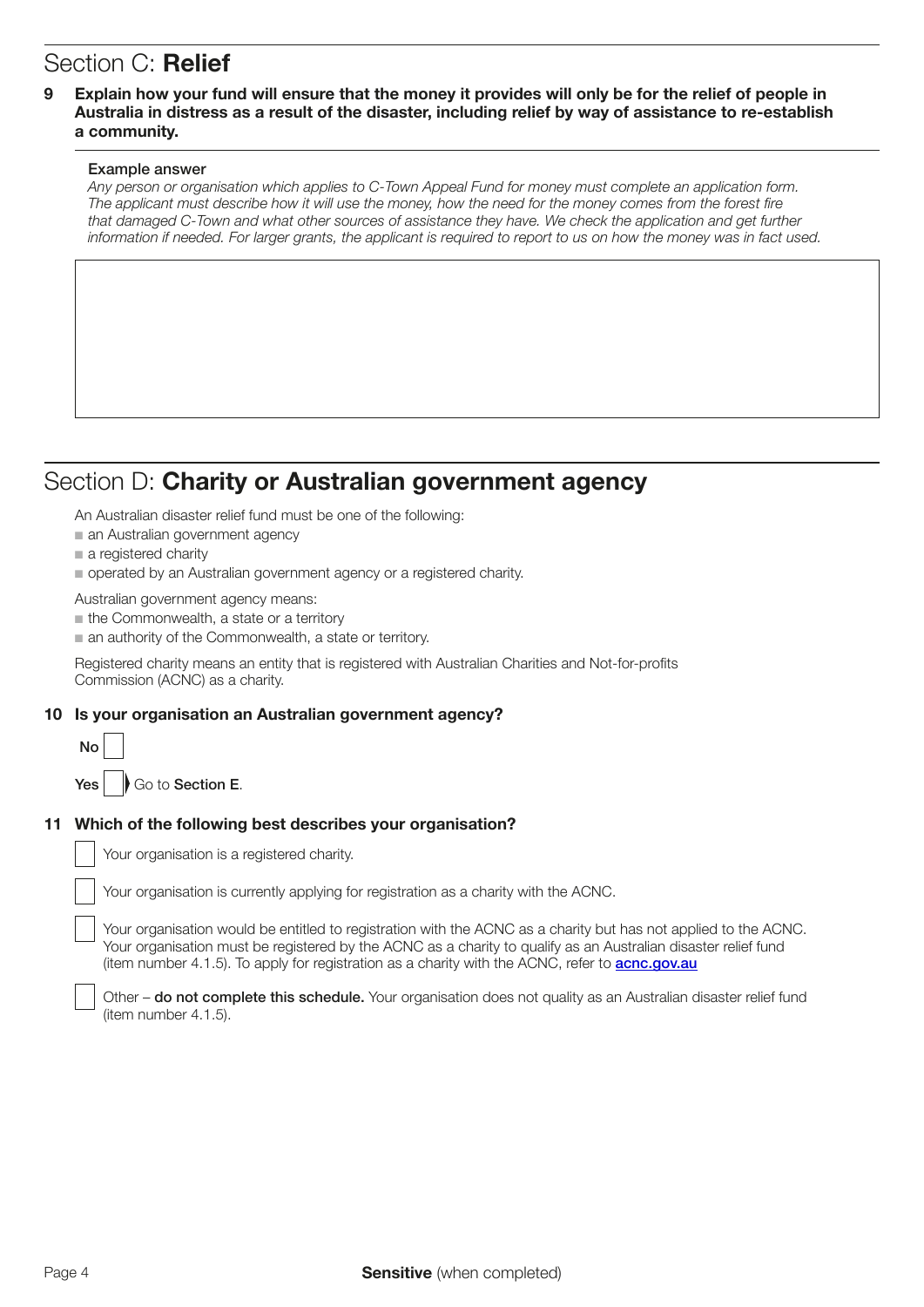|                                                                                                                                                             | Section E: Public fund                                                                                                                                                                                 |  |  |  |                                                                     |
|-------------------------------------------------------------------------------------------------------------------------------------------------------------|--------------------------------------------------------------------------------------------------------------------------------------------------------------------------------------------------------|--|--|--|---------------------------------------------------------------------|
|                                                                                                                                                             | For your fund to be an Australian disaster relief fund, it must be a public fund.                                                                                                                      |  |  |  |                                                                     |
|                                                                                                                                                             | > For information about public funds and responsible persons, refer to <i>Public funds</i> .                                                                                                           |  |  |  |                                                                     |
|                                                                                                                                                             | 12 Is it the intention of your fund to invite the public to contribute to the fund?                                                                                                                    |  |  |  |                                                                     |
|                                                                                                                                                             | Do not complete this schedule. Your fund does not qualify as an Australian disaster relief fund (item 4.1.5).<br>No                                                                                    |  |  |  |                                                                     |
|                                                                                                                                                             | Provide clause number:<br>Yes                                                                                                                                                                          |  |  |  |                                                                     |
|                                                                                                                                                             |                                                                                                                                                                                                        |  |  |  |                                                                     |
| 13                                                                                                                                                          | Does the public or a significant part of it contribute to your fund?                                                                                                                                   |  |  |  |                                                                     |
|                                                                                                                                                             | Not applicable<br>Select this if your fund is new and has not started fundraising.                                                                                                                     |  |  |  |                                                                     |
|                                                                                                                                                             | Do not complete this schedule. Your fund does not qualify as an Australian disaster relief fund (item 4.1.5).<br>No                                                                                    |  |  |  |                                                                     |
|                                                                                                                                                             |                                                                                                                                                                                                        |  |  |  |                                                                     |
|                                                                                                                                                             | Yes                                                                                                                                                                                                    |  |  |  |                                                                     |
|                                                                                                                                                             | 14 How is the control and administration of your fund best described? Select ONE box only                                                                                                              |  |  |  |                                                                     |
|                                                                                                                                                             | Controlled by a governmental or quasi-governmental authority.                                                                                                                                          |  |  |  |                                                                     |
|                                                                                                                                                             | The name of the authority is:                                                                                                                                                                          |  |  |  |                                                                     |
|                                                                                                                                                             | Go to Section F.                                                                                                                                                                                       |  |  |  |                                                                     |
|                                                                                                                                                             | Administered or controlled by persons or authorities who, because of their occupation or tenure of some public office<br>or their position in the community, are considered to be responsible persons. |  |  |  |                                                                     |
|                                                                                                                                                             | Provide clause number:                                                                                                                                                                                 |  |  |  |                                                                     |
|                                                                                                                                                             | Go to question 15.                                                                                                                                                                                     |  |  |  |                                                                     |
|                                                                                                                                                             | Other - Do not complete this schedule. Your fund does not qualify as an Australian disaster relief fund (item 4.1.5).                                                                                  |  |  |  |                                                                     |
|                                                                                                                                                             |                                                                                                                                                                                                        |  |  |  |                                                                     |
|                                                                                                                                                             | 15 Provide information on the people and authorities who control or administer your fund – for example,<br>board members or trustees                                                                   |  |  |  |                                                                     |
|                                                                                                                                                             | Name of the body (for example, 'Board of Directors'):                                                                                                                                                  |  |  |  |                                                                     |
|                                                                                                                                                             |                                                                                                                                                                                                        |  |  |  |                                                                     |
|                                                                                                                                                             | Number of people who comprise that body:                                                                                                                                                               |  |  |  |                                                                     |
| Name of each person who has the required degree of responsibility to the community,<br>and their office or position which indicates this:<br>Example answer |                                                                                                                                                                                                        |  |  |  |                                                                     |
|                                                                                                                                                             |                                                                                                                                                                                                        |  |  |  | John Smith<br>Solicitor<br>Dean Road<br><b>Member of Parliament</b> |
|                                                                                                                                                             | Mayor of C-Town<br>Leanne Harry                                                                                                                                                                        |  |  |  |                                                                     |
|                                                                                                                                                             | Name<br>Office or position                                                                                                                                                                             |  |  |  |                                                                     |
|                                                                                                                                                             |                                                                                                                                                                                                        |  |  |  |                                                                     |
|                                                                                                                                                             |                                                                                                                                                                                                        |  |  |  |                                                                     |
|                                                                                                                                                             |                                                                                                                                                                                                        |  |  |  |                                                                     |
|                                                                                                                                                             |                                                                                                                                                                                                        |  |  |  |                                                                     |
|                                                                                                                                                             |                                                                                                                                                                                                        |  |  |  |                                                                     |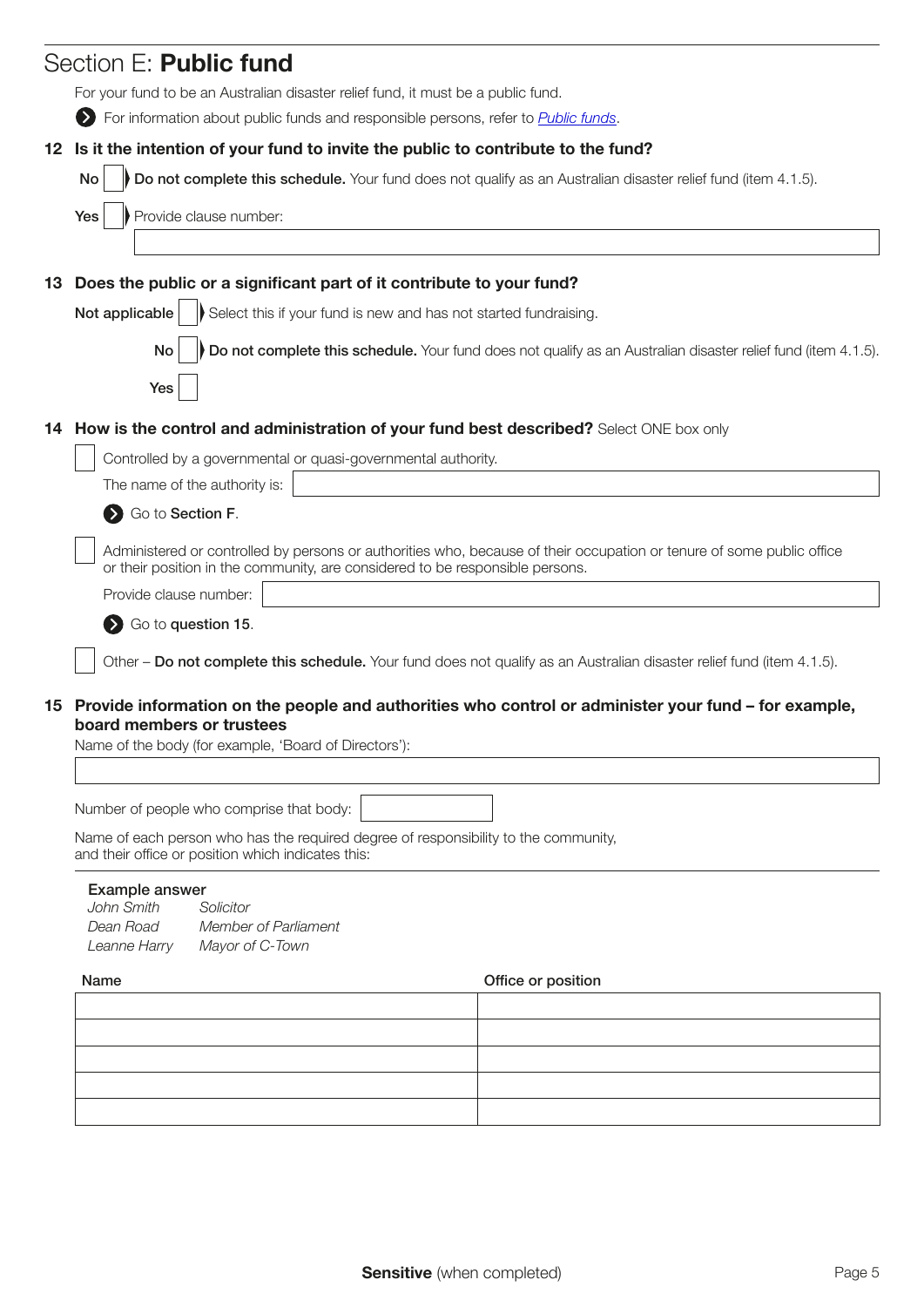#### 15 Provide information on the people and authorities who control or administer your fund – for example, board members or trustees *continued*

Any additional evidence you can provide to help confirm your fund is controlled or administered by people or authorities with the required degree of responsibility to the community:

## Section F: Gift fund

Your organisation must maintain a gift fund if it is seeking DGR endorsement for a fund, authority or institution that you own or operate.

If your organisation is seeking endorsement as a DGR as a whole, or is already endorsed as a DGR as a whole, it is not required to maintain a gift fund. For example, if a public benevolent institution is endorsed as a DGR as a whole and is seeking endorsement for the operation of an Australian disaster relief fund, it does not need to maintain a gift fund.

For more information, refer to *[Gift fund requirements](https://www.ato.gov.au/non-profit/getting-started/in-detail/types-of-dgrs/public-funds/?anchor=Public_fund_be_a_gift_fund#Public_fund_be_a_gift_fund)*.

### 16 Is your organisation required to maintain a gift fund?

 $\mathsf{No} \parallel \mathsf{No}$  Go to Section G.

 $Yes |$  Go to question 17.

### 17 Does your organisation's constituent or governing document contain clauses for its gift fund?

 $\mathsf{No} \parallel \mathsf{Do}$  not complete this schedule. Your organisation does not qualify for endorsement as a deductible gift recipient.

Yes **Provide your gift fund clause number.** For Australian statutory bodies that do not have gift fund clauses, provide the title of statute:

## Section G: Winding-up and revocation of DGR status

For DGR endorsement, your organisation is required, by a law, its constituent documents or rules governing its activities, to transfer surplus gifts and deductible contributions to another gift deductible fund on winding-up or revocation of DGR endorsement, whichever is the earlier.



**Example 3** For more information refer to *[Winding up and revocation](https://www.ato.gov.au/Non-profit/Getting-started/In-detail/Types-of-DGRs/Rules-and-tests-for-DGR-endorsement/?anchor=Windingupandrevocation1#Windingupandrevocation1)*.

- 18 Is your organisation required, by a law, its constituent documents or governing rules, to transfer the following on the earlier of winding-up or revocation of endorsement:
	- $\blacksquare$  surplus assets of the gift fund to another gift deductible fund
	- $\blacksquare$  surplus gifts, deductible contributions and any money received because of such gifts and contributions to another DGR?

| No <sub>1</sub> | Do not complete this schedule. Your organisation does not qualify for endorsement as a deductible gift recipient.                                                                         |
|-----------------|-------------------------------------------------------------------------------------------------------------------------------------------------------------------------------------------|
| Yes             | Provide your winding-up and revocation of DGR status clause number. For Australian statutory bodies that are not<br>required to include winding-up clauses, provide the title of statute: |
|                 |                                                                                                                                                                                           |